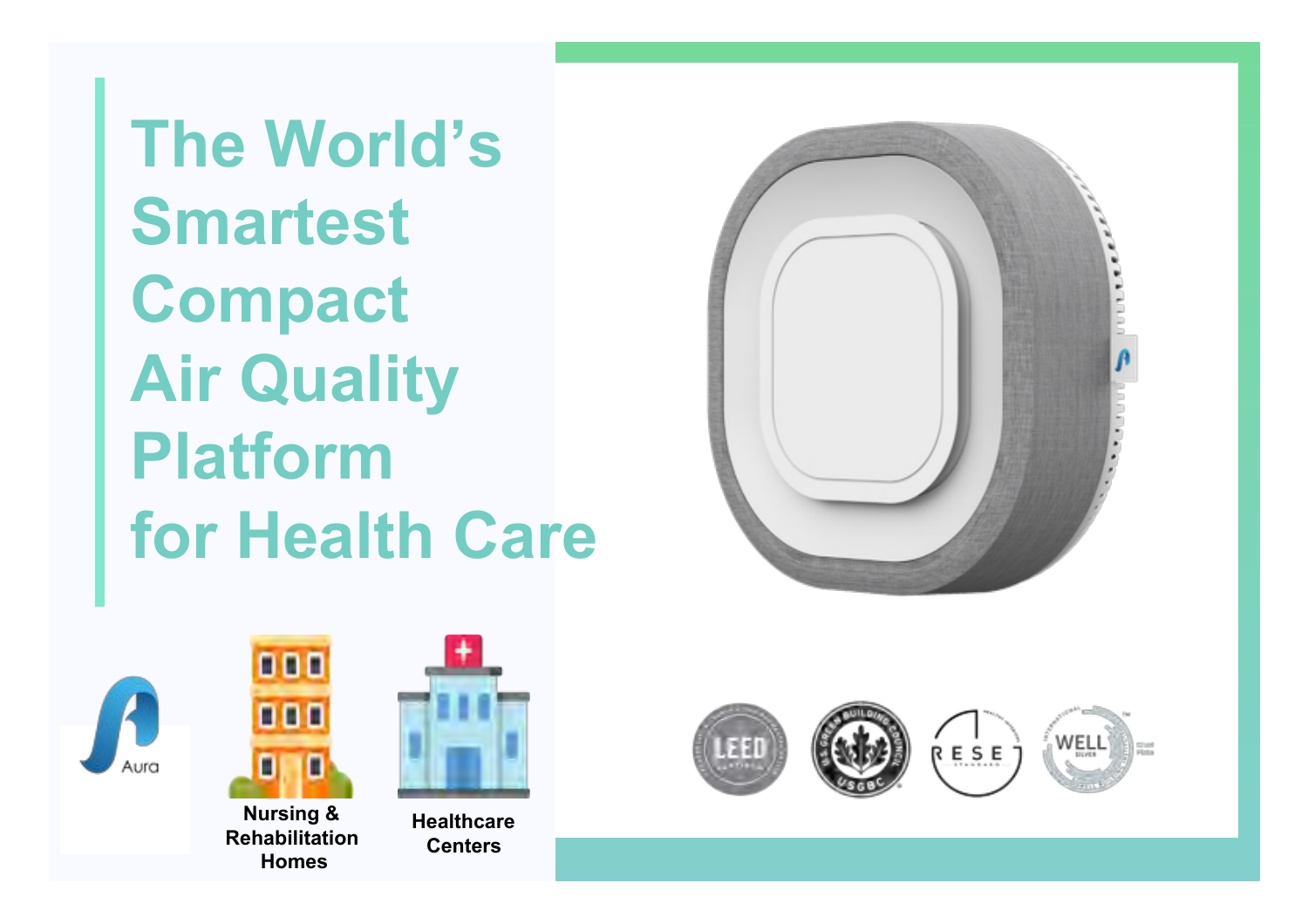

# USP's for the Health Care Sector

- Not just a HEPA filter, but a significant virus & bacteria killer
- Very High accuracy sensors built in
- CO and Fire detection & rapid location identification
- Compact and easy to install (cleans 50 sq m)
- Scalable App for monitoring an entire Building
- Intelligent AI for more advanced alerts & control



**Nursing & Rehabilitation Homes**



**Healthcare Centers**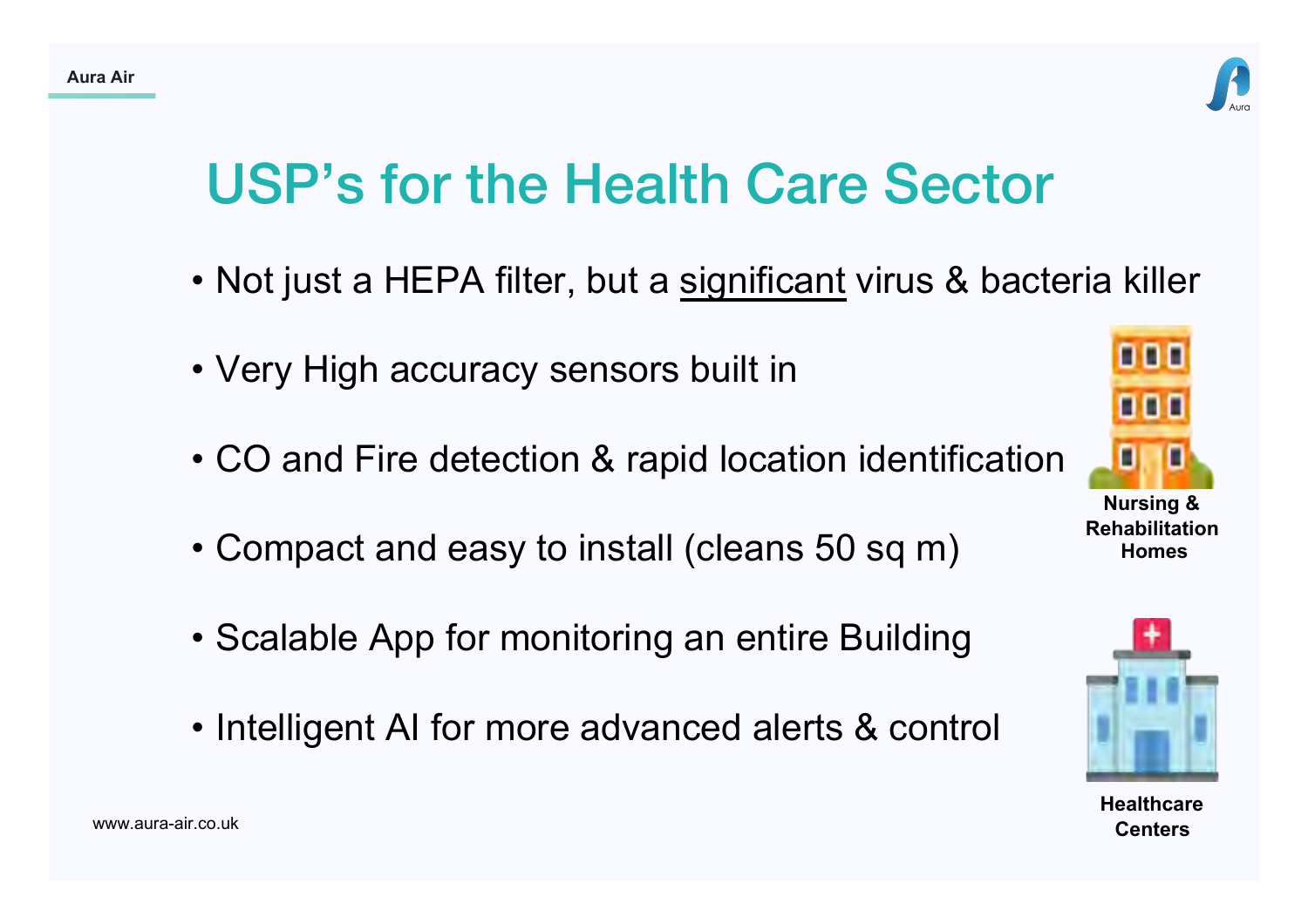

**An Industrial strength Intelligent Air Quality Platform** 



# **unique capabilities…**

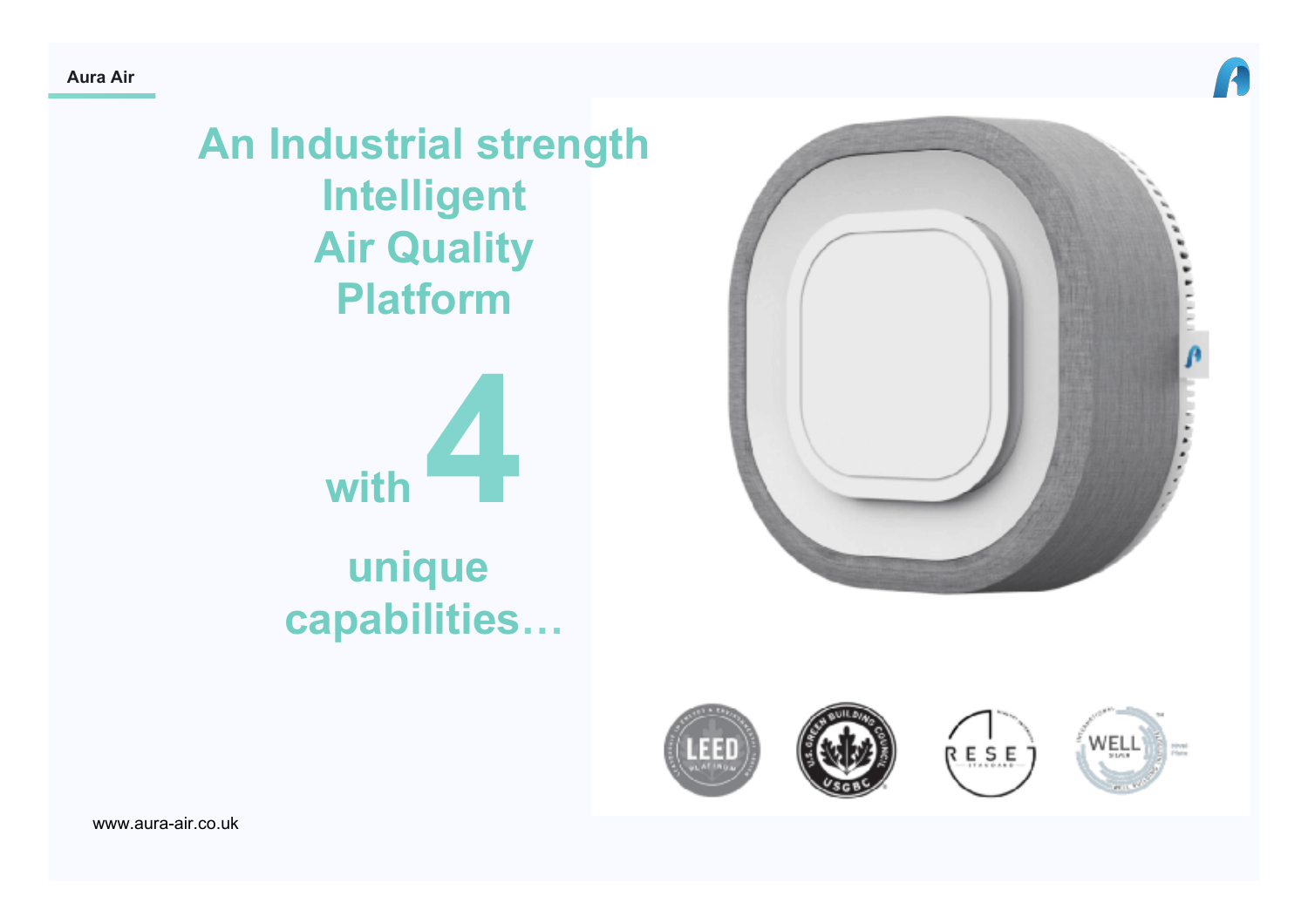

## Aura monitors indoor air quality in real-time through an array of **high precision** sensors which is then compared to real-time Outdoor Conditions

Integrated Aura Air Sensors - Monitoring Accuracy

#### **Indoor**

- ü VOC  $\times$  PM 2.5
- $\times$  PM 10
- $\checkmark$  Temperature  $\checkmark$  Humidity
- $VLPG$

| High              |  |
|-------------------|--|
| <b>Precision</b>  |  |
| Indoor            |  |
| <b>Monitoring</b> |  |
| <b>Linked to</b>  |  |
| the Outside       |  |
| Conditions        |  |

|                            |                                                               | $\checkmark$ Smoke                     | Measured parameter                                                 | Range of<br>measurement                         | Accuracy/Resolution                                                | $\checkmark$ CO                                |                                      |
|----------------------------|---------------------------------------------------------------|----------------------------------------|--------------------------------------------------------------------|-------------------------------------------------|--------------------------------------------------------------------|------------------------------------------------|--------------------------------------|
|                            |                                                               | $\sqrt{C}$<br>$\times$ CO <sub>2</sub> | <b>IVOC</b>                                                        | 0-2008 ppb<br>2008-11110 ppb<br>11110-60000 ppb | 1 ppb<br>6 ppb<br>32 ppb                                           | $\checkmark$ NOX<br>$\sqrt{NQ}$                |                                      |
|                            | $\checkmark$ VOC<br>$\checkmark$ PM 2.5<br>$\checkmark$ PM 10 | Equivalent CO2                         | 400-1479 ppm<br>1479-5144 ppm<br>5144-17597 ppm<br>17597-60000 ppm | 1 ppm<br>3 ppm<br>9 ppm<br>31 ppm               | $\sqrt{NQ_2}$<br>$\checkmark$ 03 (Ozone)<br>$\checkmark$ Allergies |                                                |                                      |
| <b>High</b>                |                                                               | $\checkmark$ Temperature               | Dust.                                                              | 0-500 µg/m <sup>3</sup>                         | Min particle diameter<br>1 LIM                                     | √ VOC                                          | <b>Linked to a</b><br><b>leading</b> |
| ecision                    |                                                               | $\checkmark$ Humidity                  | CO (carbon monoxide)                                               | 0-1000 ppm                                      | ppm                                                                | $\checkmark$ PM 2.5                            | 3rd Party API                        |
| ndoor                      |                                                               | $\checkmark$ LPG                       | Temperature                                                        | 40 C to +125 C<br>40千位257千                      | ±0.2 · C/ ±32.36-F                                                 | $\checkmark$ PM 10<br>$\checkmark$ Temperature |                                      |
| المستحدث والمناقص والمناقص |                                                               |                                        | Humidity                                                           | 0-100 % RH                                      | ±2%                                                                | $\checkmark$ Humidity                          |                                      |

### **Outdoor**



- $\checkmark$  NO<sub>2</sub>  $\checkmark$  03 (Ozone)
- $\checkmark$  Allergies
- v voc
- **Linked to a**
- **leading**
- 
- $\checkmark$  PM 2.5  $\times$  PM 10
- $\checkmark$  Temperature
- $\checkmark$  Humidity
- $\checkmark$  Weather & Weather forecast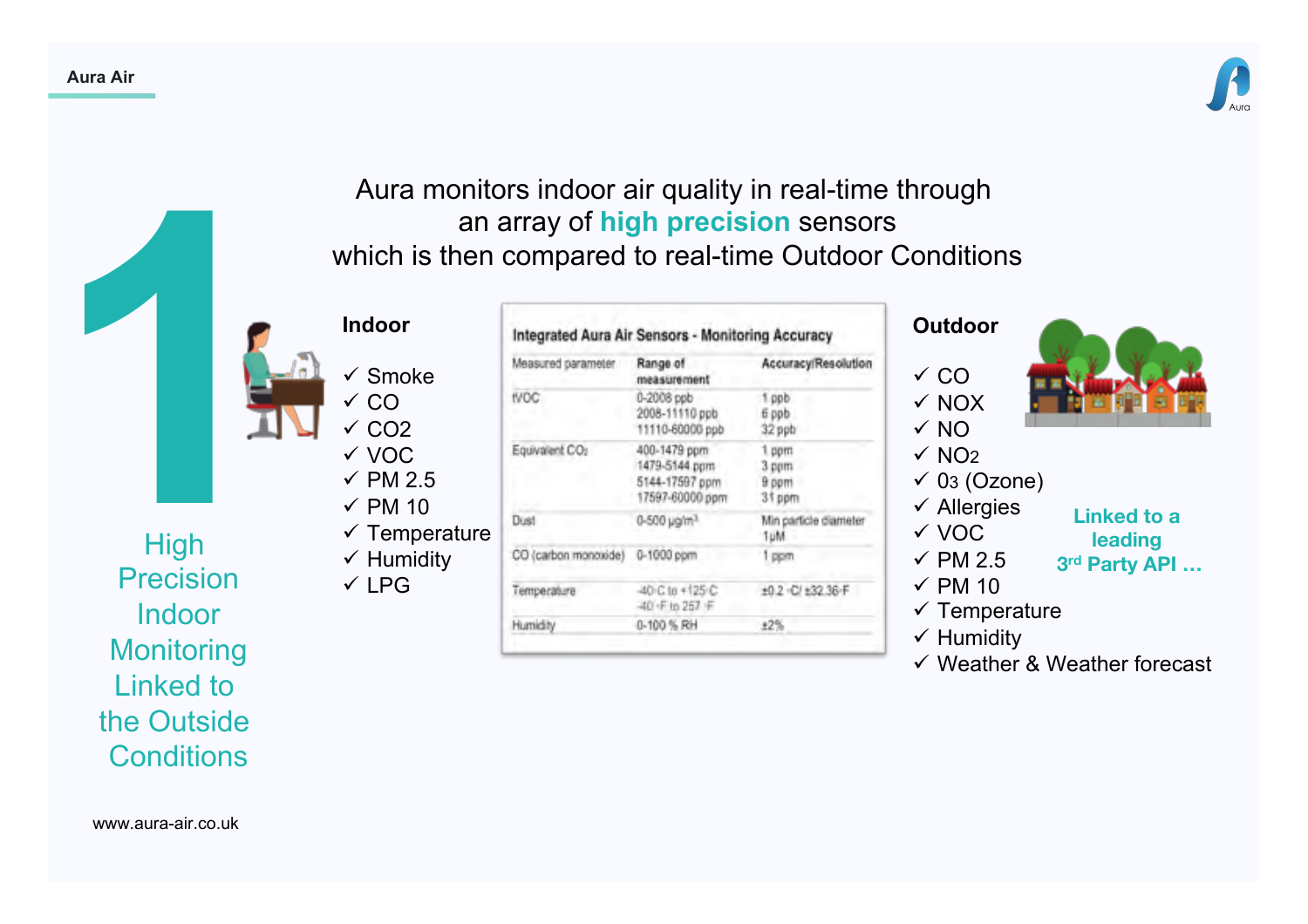



**Monitoring** Personalisation & AI Feedback

A unique air quality assistant that personalises air quality data precisely to the Hospital's needs and health requirements. After completing the questionnaire, the App will provide relevant recommendations based on each Ward or Hospital or Local Authority's custom profile.

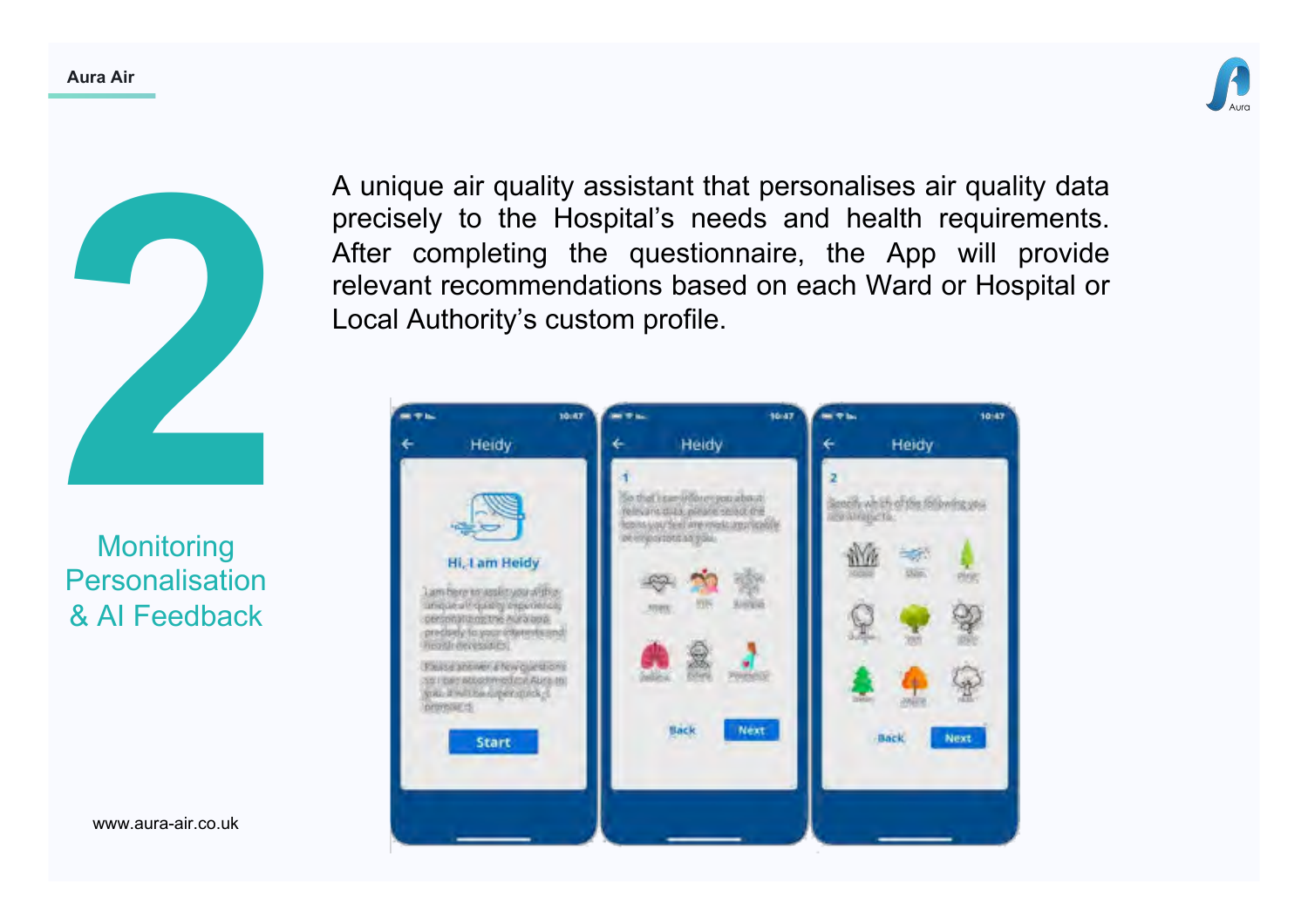

Enhanced

Filtering &

**Disinfection** 

Aura filters and disinfects air - with **TWO**  additional and unique Patented processes for **EXTRA** protection

#### **Pre filter:**

The pre-filter filters large particles of dust, pollen, insects, animal hair and other large particles.

The Patented **RAY Filter** consisting of three parts:

- HEPA 99.98% effective particle filter down to 0.3 microns
- Carbon layer- absorbs VOC's and bad odors
- **Smart Copper Fabric**  impregnated copper that kills more than 99% of bacteria and 100% of mites & fungus\*

## **The Sterionizer**

A component based on the technology of bipolar ionization. The Sterionizer generates positive and negative ions – just like those found in nature – that purify and freshen indoor air. A chemical reaction then occurs and oxidants break down the protein structure of pollutants and bacteria killing 91-99% of Bacteria\*

#### **UVC LEDs**

Short-wave ultraviolet light disrupts DNA base pairing causing formation of pyrimidine dimers and leads to the inactivation of most bacteria, viruses and protozoa.



\* For test results see overleaf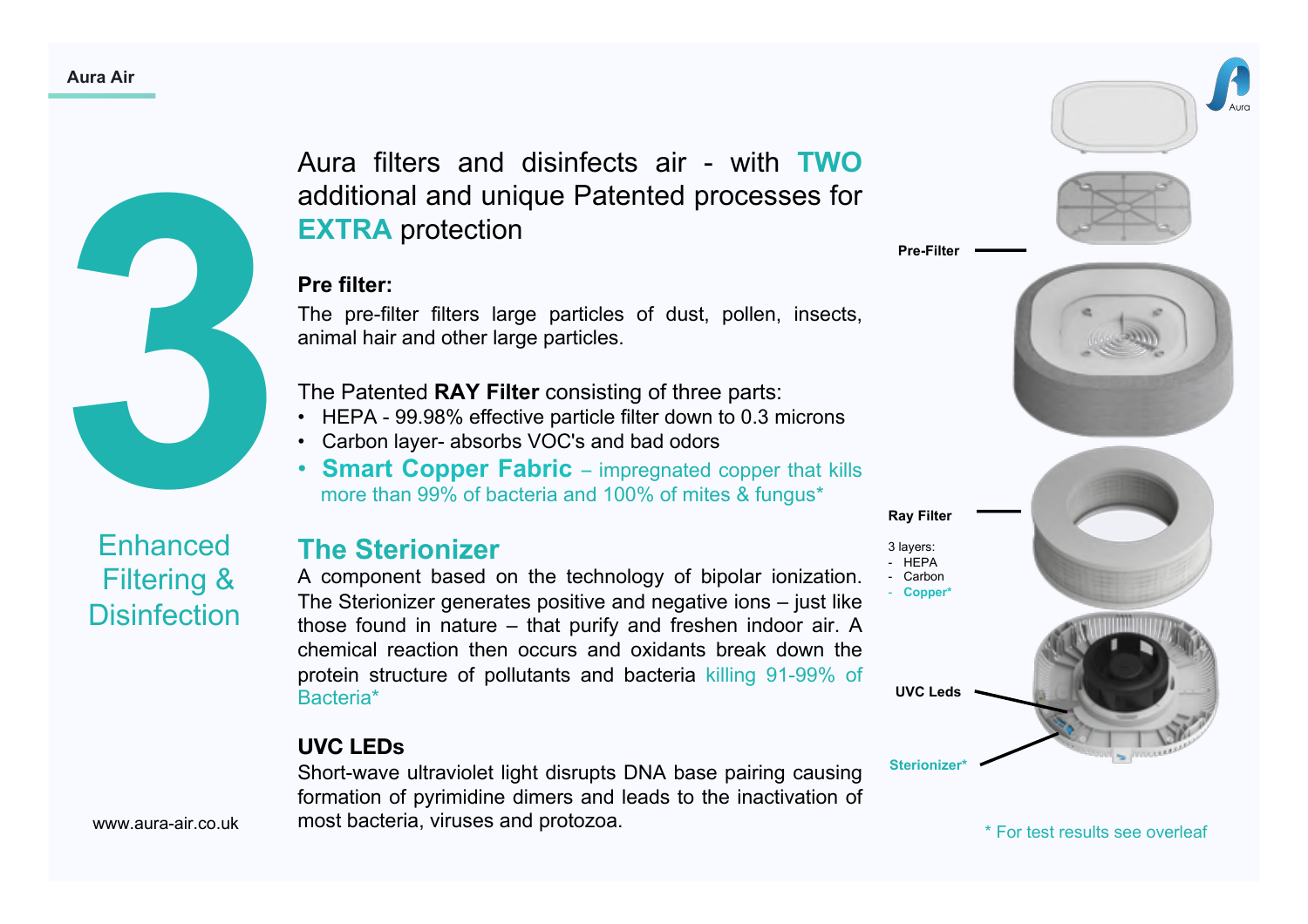

| Sterionizer efficiency tests |                              |         |  |  |  |  |
|------------------------------|------------------------------|---------|--|--|--|--|
| Substance                    | Substance name               | Removal |  |  |  |  |
|                              | Escherichia Coli             | 99%     |  |  |  |  |
| Bacteria                     | Escherichia Coli ATCC        | 91%     |  |  |  |  |
|                              | Staphylococcus aureus        | 91%     |  |  |  |  |
|                              | Pseudomonas aerug nosa       | 99%     |  |  |  |  |
|                              | Staphylococcus aureus (MRSA) | 99%     |  |  |  |  |
|                              | Aspergillus Niger            | 97%     |  |  |  |  |
| <b>Fungus</b>                | Candida albicans             | 36%     |  |  |  |  |
|                              | Dichobotrys abundans         | 90%     |  |  |  |  |
|                              | <b>Denicillium</b>           | 95%     |  |  |  |  |
| Mold                         | Cladosporium dadosporibides. | 97%     |  |  |  |  |
| Spores                       | Bacillus subtilis var Niger  | 89%     |  |  |  |  |
| Viruses                      | Influenza H1N1               | 99%     |  |  |  |  |
|                              | Influenza H5N1               | 99%     |  |  |  |  |

**Copper** 



## \* Sterionizer



**Enhanced** Filtering & Filtering  $\alpha$  \* Impregnated<br>Disinfection Cenner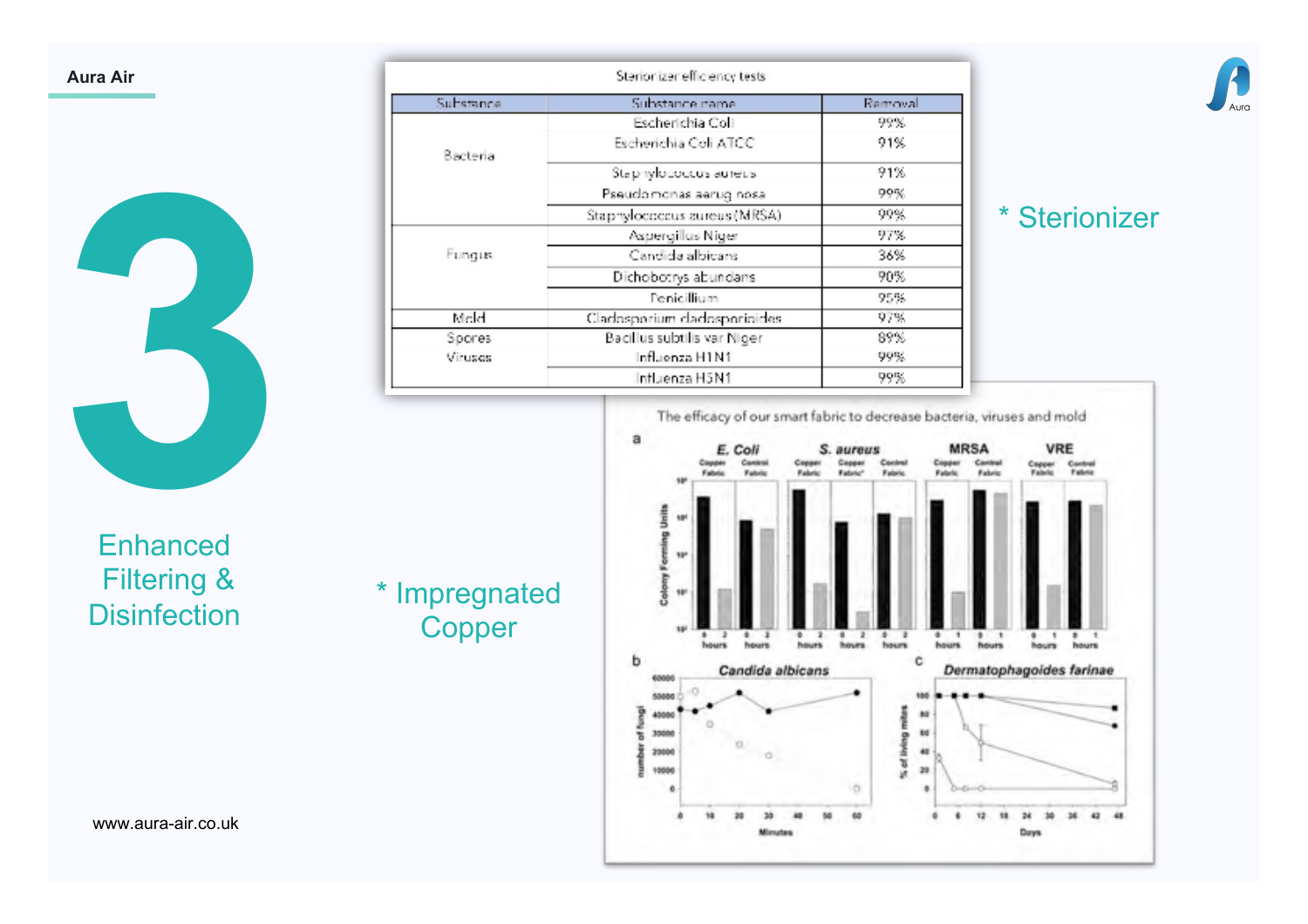#### **Aura Air**





## **Monitoring** and Feedback **Dashboard**

Smart insights at both a local and macro level

- Real-time monitoring & recording **across a Hospital complex or even a Local Authority**
- Customised insights and recommendations to Doctors and Nurses at a local level
- Improved energy efficiency by advising on ventilation ONLY when there is cleaner air outside!
- Integrated CO and early stage Smoke and **Fire Detection AND rapid location identification**



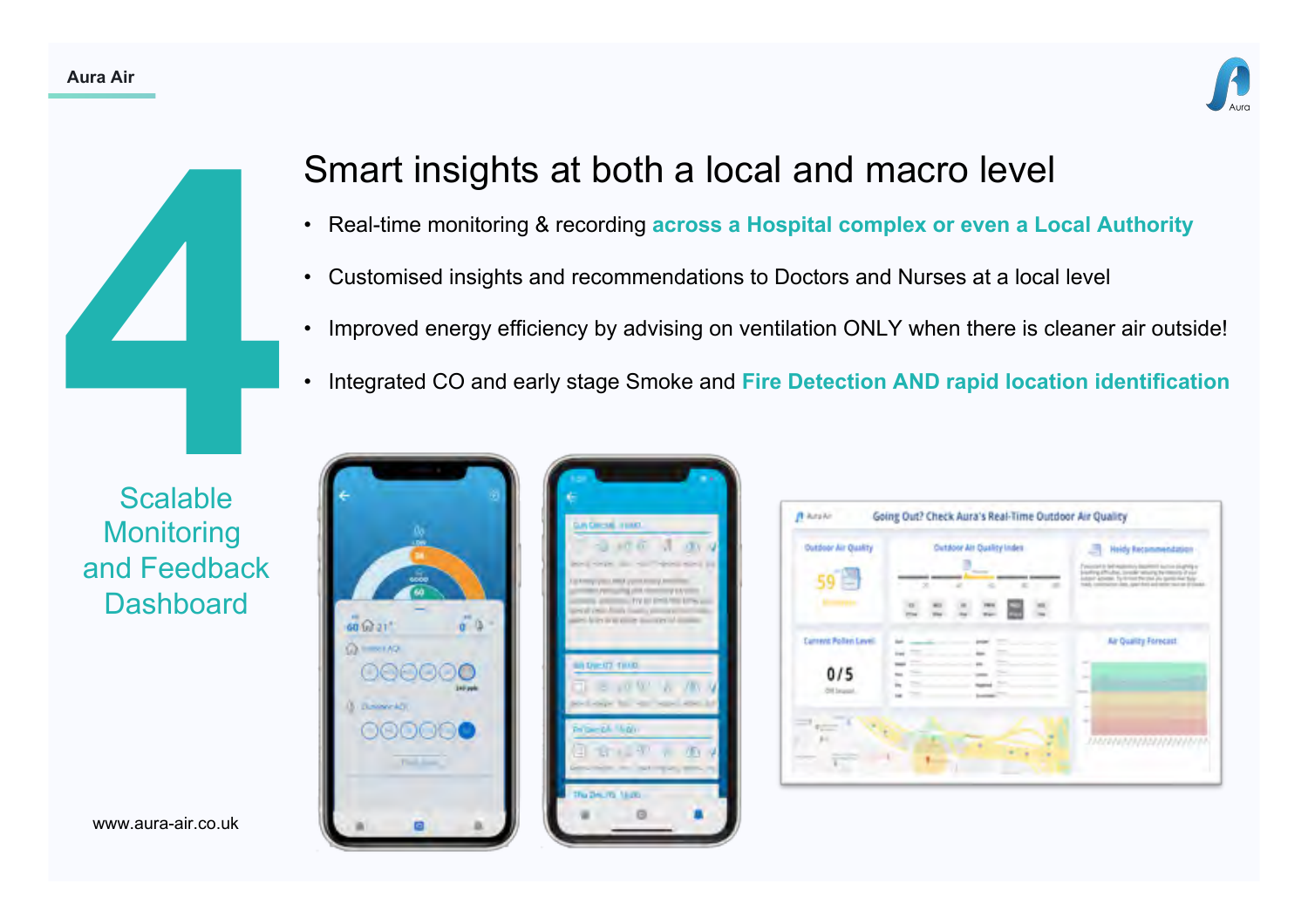

## **Specification**

**Air Exchanges Per Hour:** 2.5

**Voltage:**  110-240V auto-switching Power Supply

**Format:**  Wall or Ceiling Mount

**Communication:**  WiFi

**Dimensions:**  37.5 cm x 37.5 cm x 15 cm

**Weight:**  3.5 Kg

**Max Noise level:**  64 dB

**Recommended Room Size:**  55 m2 to filter the room 2.5x per hour



reddof award product design